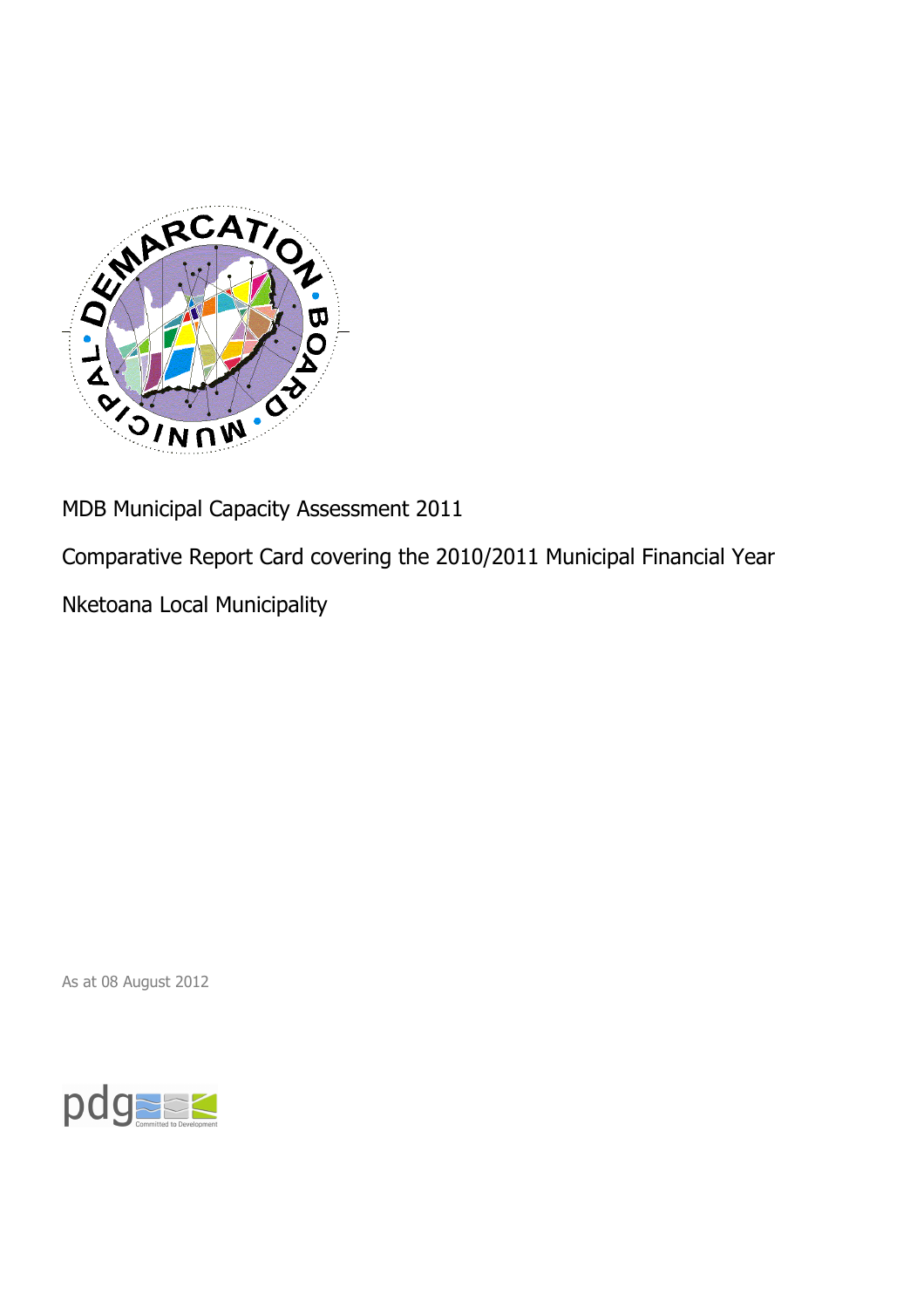## Section 1: General Information

| Name of Municipality:      | Nketoana Local Municipality |
|----------------------------|-----------------------------|
| MDB Code:                  | <b>FS193</b>                |
| Name of Municipal Manager: |                             |
| Address:                   | PO Box 26, REITZ, 9810      |
| Telephone Number:          | (058) 863 2811              |
| Email Address:             | siphot@nketoanafs.co.za     |
| Website Address:           |                             |

# **Introduction**

The MDB's Municipal Capacity Assessments 2011 aims to collect and analyse capacity information from all municipalities in the country. A key output of the assessments is the development and distribution of a Comparative Report Card to each municipality. This document represents Nketoana Local Municipality's Comparative Report Card and provides useful analytical comparisons of capacity between Nketoana Local Municipality and the average across all municipalities in the same municipal category.

For the purposes of Capacity Assessments, municipalities are divided into the following 7 categories which are essentially sub-categories of the A, B and C categories identified in the constitution:

- A: Metros (8 municipalities)
- B1: Secondary cities: the local municipalities with the largest budgets (19 municipalities)
- B2: Local municipalities with a large town as core (27 municipalities)
- B3: Local municipalities with small towns, with relatively small population and significant proportion of urban population but with no large town as core (110 municipalities)
- B4: Local municipalities which are mainly rural with communal tenure and with, at most, one or two small towns in their area (70 municipalities)
- C1: District municipalities which are not water services authorities (23 municipalities)
- C2: District municipalities which are water services authorities (21 municipalities)

It should be noted that the categorisations have been widely used by DCoG and National Treasury for analytical purposes. These categorisations primarily serve to illustrate the structure of local government and assess the impact of policy decisions.

Using this methodology, Nketoana is categorised as a Category B3 municipality. The average for this report card is calculated based on the data received from a total of 110 municipalities in this municipal category this year.

#### Reporting period and data sources

This Report Card covers the 2010/2011 Municipal Financial Year and largely relies on data from the following sources:

| Source                                                               | Year    | Custodian                   | Specific data used in this assessment                                     |
|----------------------------------------------------------------------|---------|-----------------------------|---------------------------------------------------------------------------|
| Completed MDB Municipal Capacity Assessment<br><b>Ouestionnaires</b> | 2010/11 | Municipalities directly     | All                                                                       |
| Local Government Budget and Expenditure<br>Database                  | 2010/11 | <b>National Treasury</b>    | Operating budget and expenditure<br>data (pre-audited as at 30 June 2012) |
| Blue Drop and Green Reports for Water Services<br>Authorities        | 2010/11 | Department of Water Affairs | Blue Drop and Green Scores                                                |
| <b>Community Survey</b>                                              | 2007    | Statistics South Africa     | Household and population figures<br>(contextual data)                     |

Much of the data reflected in this report is drawn from the municipality's own completed Capacity Assessments questionnaire. Should any data reported here appear to be incorrect please inform us by sending an email to [capacity@pdg.co.za](mailto:capacity@pdg.co.za). In your email specify the municipality's details, relevant question numbers in the questionnaire and the corrections to be made.

### Section 2: Contextual Information

|                        | Nketoana | Average for Category B3 |
|------------------------|----------|-------------------------|
| Operating Expenditure: | No data  | R 137 758 817           |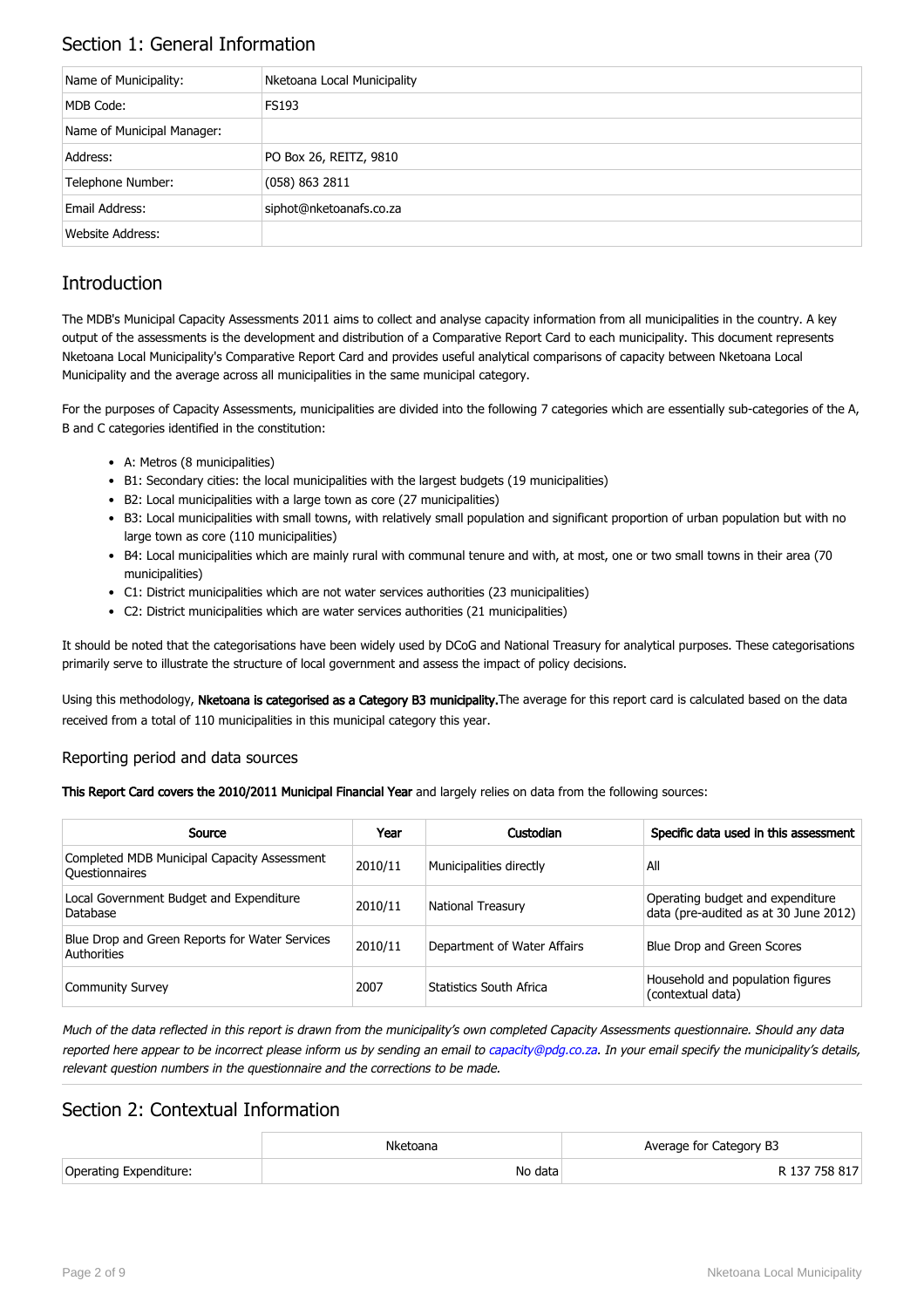# Section 3: Municipal Staffing

#### Section 3.1: Staff Employment

|                         | Nketoana      |         | Average for<br>Category B3 |
|-------------------------|---------------|---------|----------------------------|
|                         | <b>Number</b> | Percent | Percent                    |
| Posts vacant - Unfunded | No data       | No data | 12.9%                      |
| Posts vacant - Funded   | No data       | No data | 21.1%                      |
| Posts filled            | No data       | No data | 66.0%                      |
| TOTAL                   | No data       | No data | 100.0%                     |



|                                                                  | Nketoana | Average for Category B3 |
|------------------------------------------------------------------|----------|-------------------------|
| Total number of staff employed                                   | No data  | 269                     |
| Ratio of staff employed relative to total number of posts filled | No data  | 91.5%                   |

|                                                           | Nketoana | Average for Category B3 |
|-----------------------------------------------------------|----------|-------------------------|
| Total number of posts in organogram                       | No data  | 353                     |
| Funded vacancies as percent of all posts in organogram    | No data  | 1 754.4%                |
| Funded vacancies as percent of filled posts in organogram | No data  | 28.0%                   |

#### Section 3.2: Staff Exits

|                                                           | Nketoana | Average for Category B3 |
|-----------------------------------------------------------|----------|-------------------------|
| Total number of staff that left during the Financial Year | No data  | . 654                   |
| Percent of staff that left during the Financial Year      | No data  | 6.8%                    |

|                               |         | Nketoana |         |
|-------------------------------|---------|----------|---------|
|                               | Number  | Percent  | Percent |
| <b>Dismissals</b>             | No data | No data  | 10.8%   |
| Resignations                  | No data | No data  | 23.9%   |
| Retirement                    | No data | No data  | 23.3%   |
| <b>Fnd of Contract Period</b> | No data | No data  | 11.6%   |
| Other                         | No data | No data  | 30.4%   |
| TOTAL                         | No data | No data  | 100.0%  |



#### Section 3.3: Section 57 Staffing

|                                                                                    | Nketoana | Average for Category B3 |
|------------------------------------------------------------------------------------|----------|-------------------------|
| Percent of Section 57 posts filled                                                 | No data  | 74.0%                   |
| Percent of Section 57 posts vacant for more than three months<br>during MFY        | No data  | 27.8%                   |
| Percent of Section 57 Managers that have signed performance<br>agreements in place | No data  | 109.6%                  |
| Percent of Section 57 Managers that have signed employment<br>contracts in place   | No data  | 103.9%                  |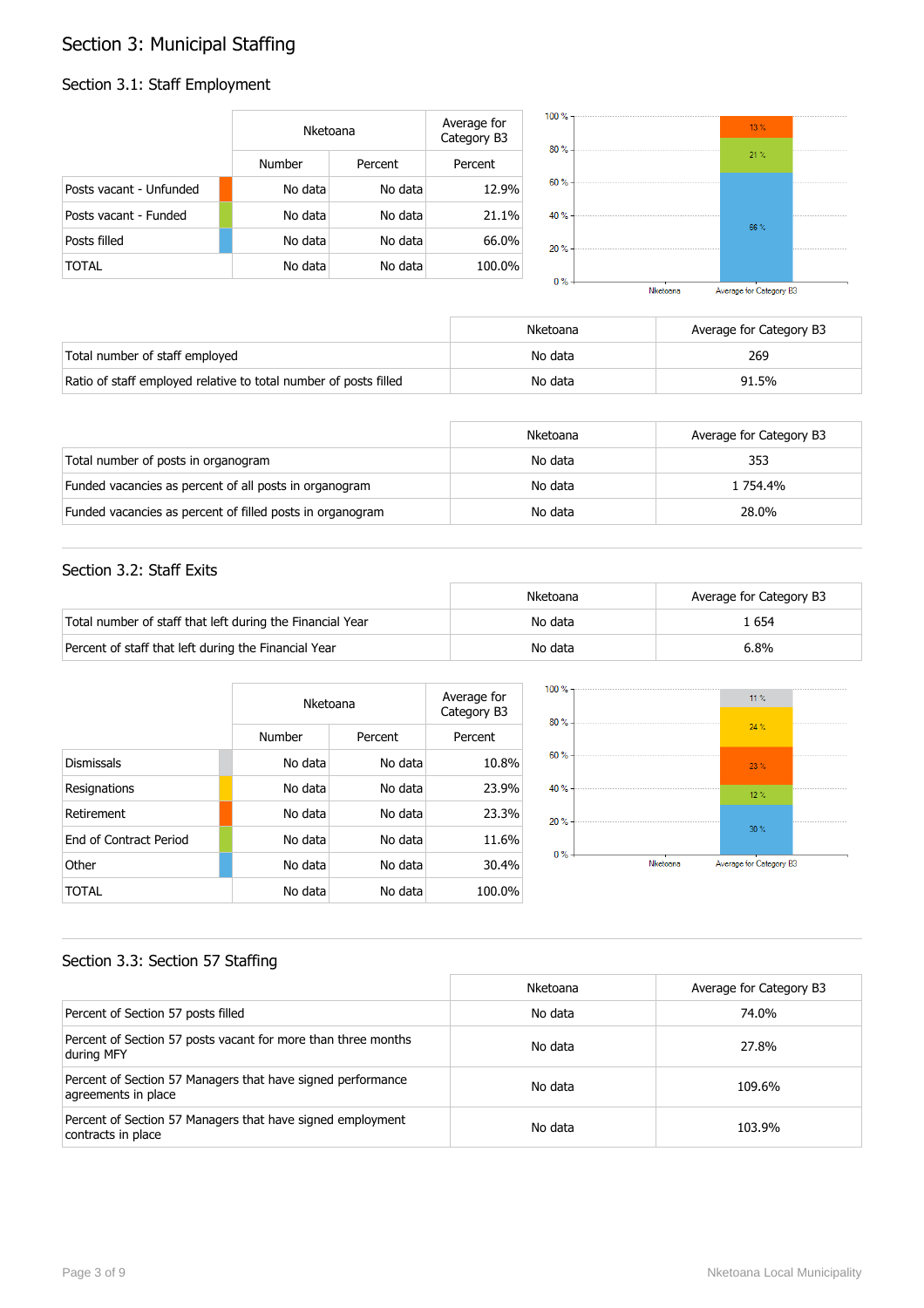#### Section 3.4: Section 57 Exits

|                                                                      | Nketoana | Average for Category B3 |
|----------------------------------------------------------------------|----------|-------------------------|
| Total number of Section 57 staff that left during the Financial Year | No data  | 101                     |
| Percent of Section 57 Managers that left during the Financial Year   | No data  | 22.3%                   |

Section 57 Managers that left due to:

|                        | Nketoana |         | Average for<br>Category B3 |
|------------------------|----------|---------|----------------------------|
|                        | Number   | Percent | Percent                    |
| <b>Dismissals</b>      | No data  | No data | 17.8%                      |
| Resignations           | No data  | No data | 37.6%                      |
| Retirement             | No data  | No data | 8.9%                       |
| End of Contract Period | No data  | No data | 20.8%                      |
| Other                  | No data  | No data | 14.9%                      |
| TOTAL                  | No data  | No data | 100.0%                     |



#### Section 3.5: Staffing Skills Profile

|                                                                                        | Nketoana | Average for Category B3 |
|----------------------------------------------------------------------------------------|----------|-------------------------|
| Professional staff as percent of total staff *                                         | No data  | 4.2%                    |
| Number of staff: Registered Professional Engineers                                     | No data  | 42                      |
| Number of staff: Technologists                                                         | No data  | 29                      |
| Number of staff: Technicians                                                           | No data  | 282                     |
| Number of staff: Registered Planners                                                   | No data  | 48                      |
| Number of staff: Chartered Accountants                                                 | No data  | 9                       |
| Number of staff: Registered with the Institute of Municipal Finance<br><b>Officers</b> | No data  | 105                     |
| Number of staff: Professional staff                                                    | No data  | 1 0 0 9                 |
| Number of Registered engineers per 10 000 population                                   | No data  | 0.0683                  |
| Number of Technologists per 10 000 population                                          | No data  | 0.0471                  |
| Number of Technicians per 10 000 population                                            | No data  | 0.4584                  |
| Number of Registered planners per 10 000 population                                    | No data  | 0.0780                  |

\* Defined here as having at least an undergraduate degree from a University or a Technical University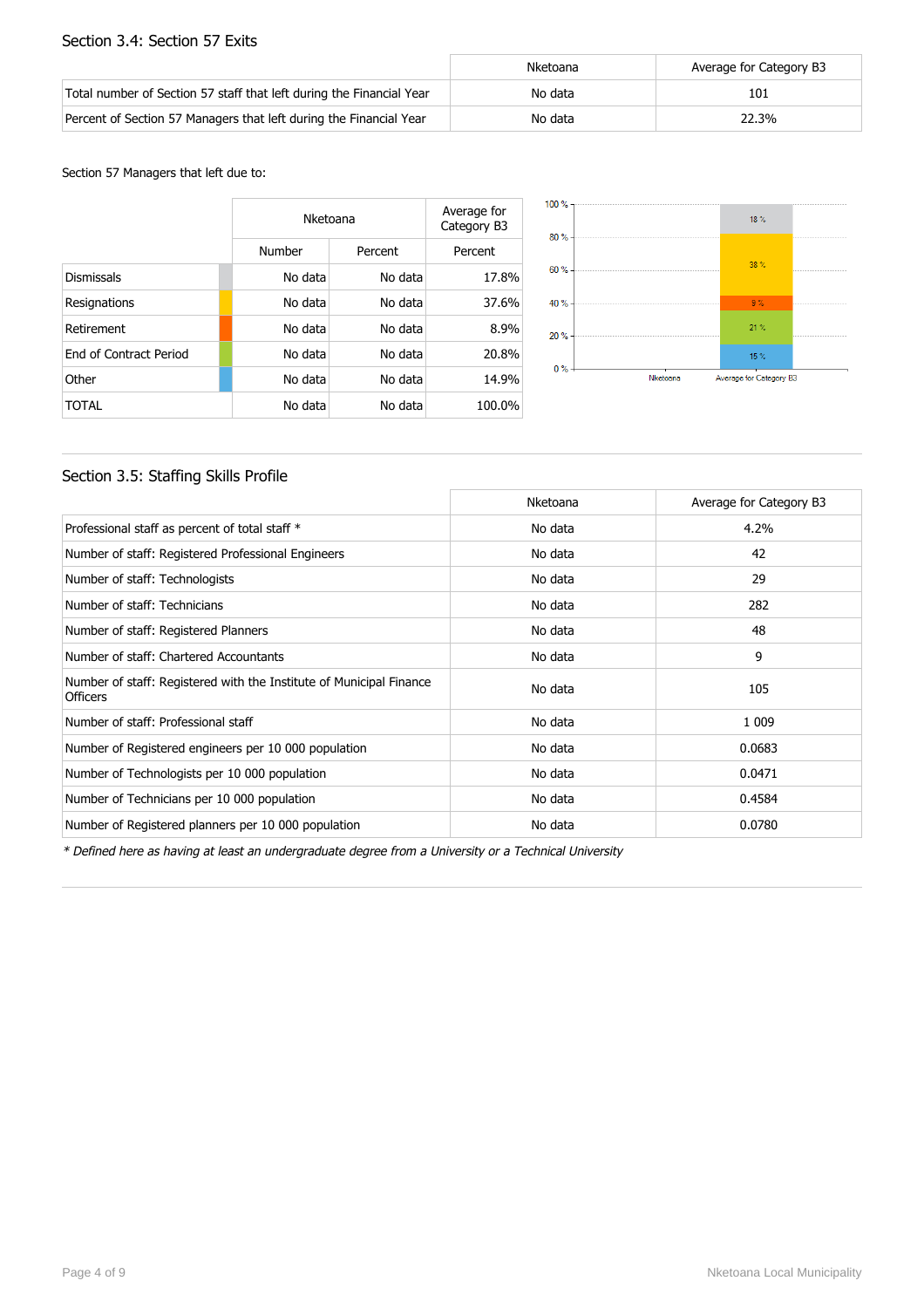# Section 4: Distribution by Function

|                                  | <b>Function Performed</b> | Percent of Staff | Average for<br>Category B3 | Percent of Operating<br>Expenditure | Average for<br>Category B3 |
|----------------------------------|---------------------------|------------------|----------------------------|-------------------------------------|----------------------------|
| Governance and Administration    | Yes                       | No data          | 29.3%                      |                                     | 36.3%                      |
| <b>Water Services</b>            | Yes                       | 44.7%            | 14.1%                      |                                     | 13.4%                      |
| Electricity and Gas Reticulation | Yes                       | 9.8%             | 5.3%                       |                                     | 25.9%                      |
| <b>Municipal Transport</b>       | No                        | N/A              | 0.3%                       |                                     | 1.1%                       |
| Waste Management                 | Yes                       | 45.5%            | 14.6%                      |                                     | 4.7%                       |
| Roads and Stormwater Systems     | No data                   | No data          | 11.2%                      |                                     | 5.6%                       |
| Community and Social Services    | No                        | N/A              | 11.5%                      |                                     | 4.9%                       |
| Planning and Development         | No data                   | No data          | 1.5%                       |                                     | 0.5%                       |
| <b>Emergency Services</b>        | No data                   | No data          | 2.5%                       |                                     | 0.8%                       |
| Municipal Health                 | No data                   | No data          | 0.8%                       |                                     | 0.1%                       |
| Primary Health Care              | No data                   | No data          | 0.5%                       |                                     | 0.4%                       |
| Environmental Management         | No data                   | No data          | 0.9%                       |                                     | 0.3%                       |
| Economic Development             | No data                   | No data          | 1.8%                       |                                     | 2.4%                       |
| Housing                          | No data                   | No data          | 1.2%                       |                                     | 1.5%                       |
| Traffic and Policing             | No data                   | No data          | 4.6%                       |                                     | 2.0%                       |
|                                  |                           | 100 %            | 100 %                      | 100 %                               | 100 %                      |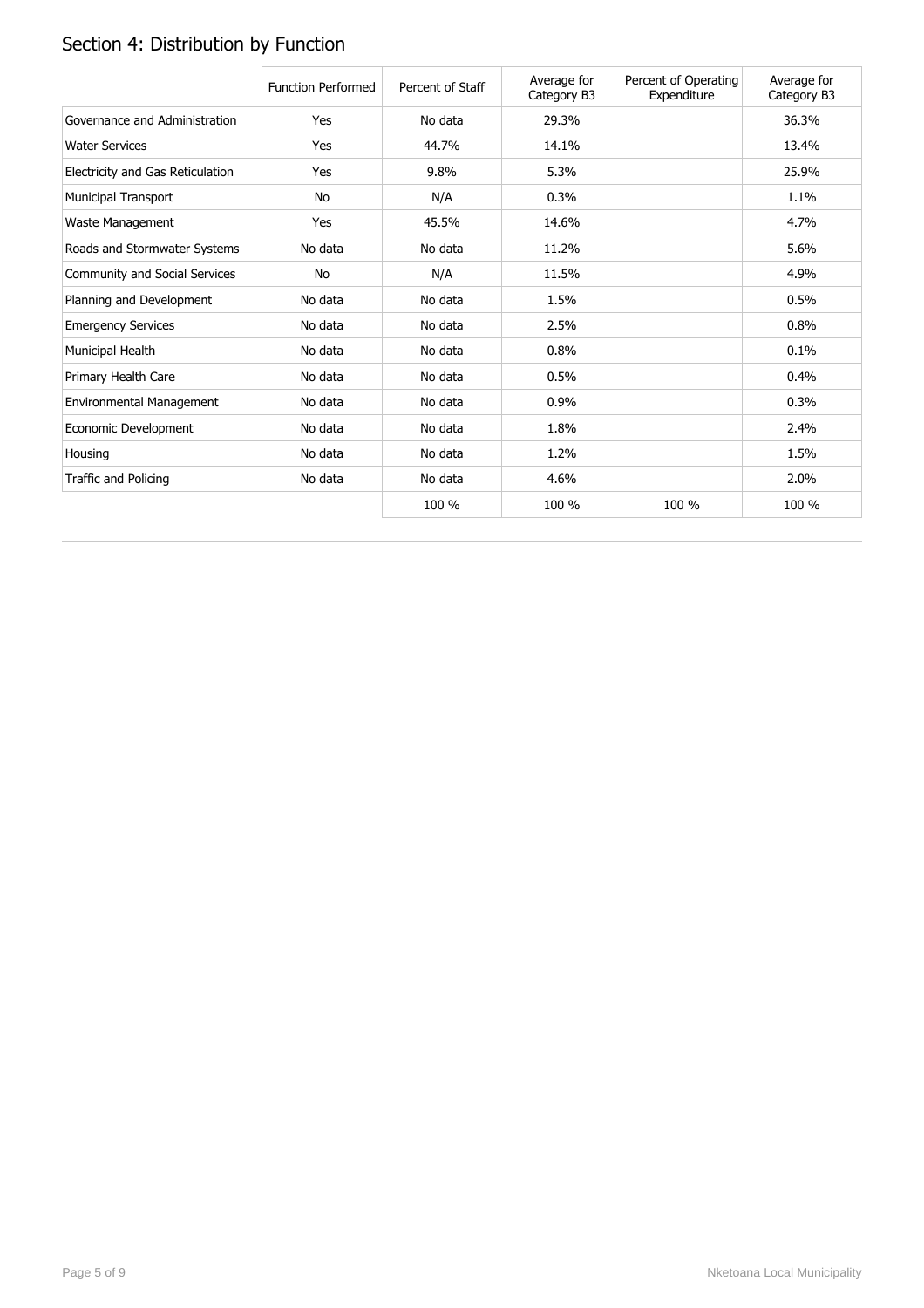# Section 5: Governance and Administration

| Municipality performs this function: |  |
|--------------------------------------|--|
|                                      |  |

#### Resources

|                                             | Nketoana | Average for Category B3 |
|---------------------------------------------|----------|-------------------------|
| Staff per 10,000 population                 | No data  | 10.7189                 |
| Operating Expenditure per 10,000 population | No data  | R 4 881 152             |

## Staffing Skills Profile

|                                                                                        | Nketoana | Average for Category B3 |
|----------------------------------------------------------------------------------------|----------|-------------------------|
| Percent of staff that are professional (i.e. have at least an<br>undergraduate degree) | No data  | 15.4%                   |
| Percent of posts vacant                                                                | No data  | 21.8%                   |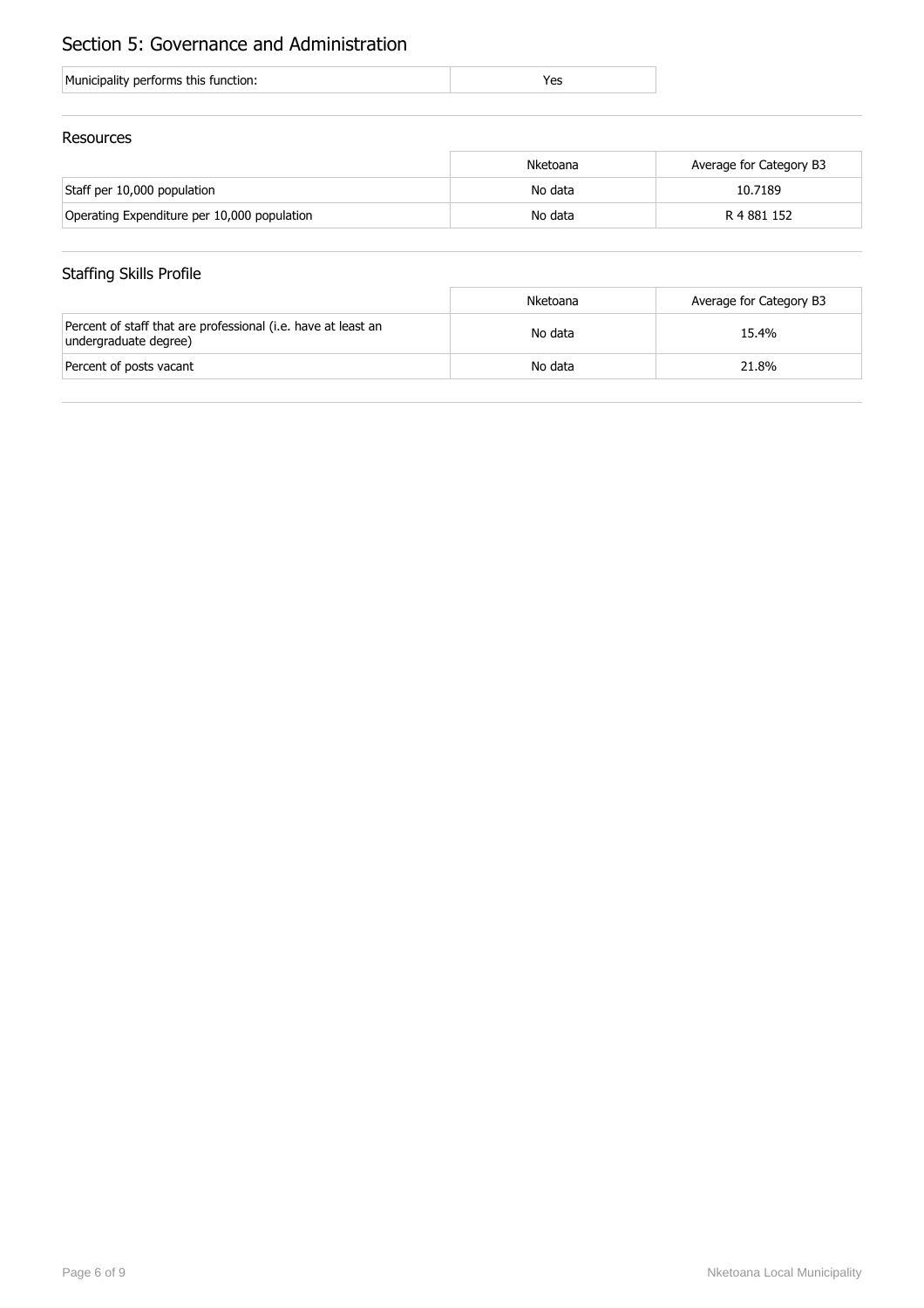# Section 6: Water Services

| Municipality performs this function:      | Yes |
|-------------------------------------------|-----|
| Municipality is water services authority: | Yes |
| Municipality is water services provider:  | Yes |

#### Resources

|                                             | Nketoana | Average for Category B3 |
|---------------------------------------------|----------|-------------------------|
| Staff per 10,000 population                 | 9.4604   | 5.1725                  |
| Operating Expenditure per 10,000 population | No data  | R 1 800 776             |

# Staffing Skills Profile

|                                                                                        | Nketoana     | Average for Category B3 |
|----------------------------------------------------------------------------------------|--------------|-------------------------|
| Percent of staff that are professional (i.e. have at least an<br>undergraduate degree) | No data      | 4.3%                    |
| Percent of posts vacant                                                                | 18.1%        | 21.9%                   |
| Number of Registered Professional Engineers                                            | $\mathbf{0}$ |                         |
| Number of Technologists                                                                | $\mathbf{0}$ |                         |
| Number of Technicians                                                                  | $\mathbf{0}$ |                         |
| Number of Registered Professional Engineers per 10,000 population                      | 0.00         | 0.09                    |
| Number of Technologists per 10,000 population                                          | 0.00         | 0.09                    |
| Number of Technicians per 10,000 population                                            | 0.00         | 0.14                    |

## Service Delivery Indicators

|                                                                                          | Nketoana | Average for Category B3 |
|------------------------------------------------------------------------------------------|----------|-------------------------|
| Was the WSDP adopted by Council as at 30 June 2011                                       | No       |                         |
| Percent of population with at least basic access to water                                | 96.2%    | 30.1%                   |
| Percent of population with at least basic access to sanitation                           | 83.4%    | 29.5%                   |
| Percent of population provided with water connection for first time in<br>2010/2011      | No data  | $2.2\%$                 |
| Percent of population provided with sanitation connection for first<br>time in 2010/2011 | No data  | $2.4\%$                 |
| Non-revenue water                                                                        | No data  | $-52.2%$                |
| Real losses                                                                              | No data  | 31.4%                   |
| <b>Blue Drop Score</b>                                                                   | 6.3%     | 49.4%                   |
| Green Drop Score                                                                         | 23.1%    | 32.1%                   |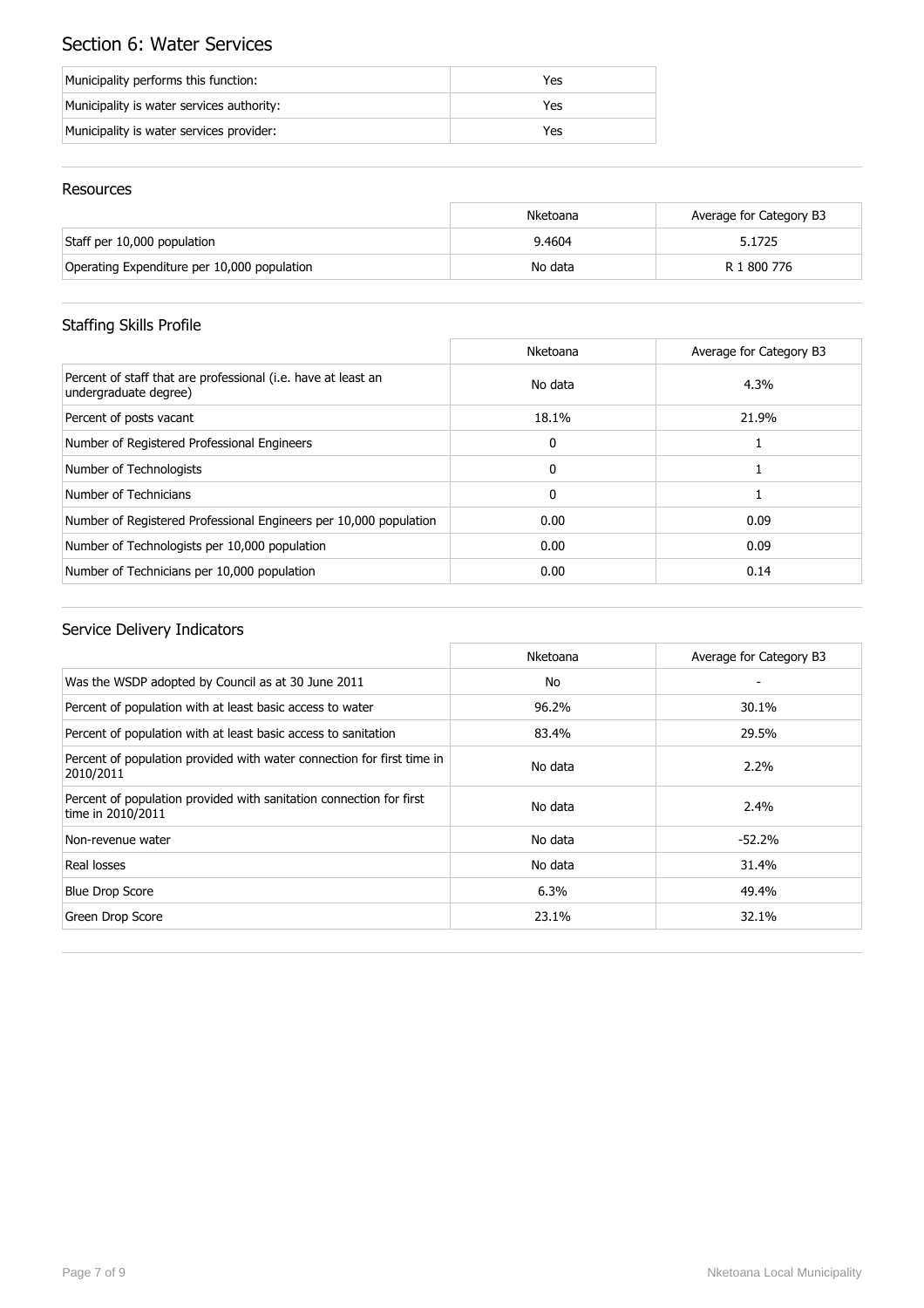# Section 7: Electricity and Gas Reticulation

#### Municipality performs this function:

| Electricity     | 'es |
|-----------------|-----|
| Street lighting | res |

#### Resources

|                                             | Nketoana | Average for Category B3 |
|---------------------------------------------|----------|-------------------------|
| Staff per 10,000 population                 | 2.0845   | 1.9458                  |
| Operating Expenditure per 10,000 population | No data  | R 3 484 933             |

## Staffing Skills Profile

|                                                                                        | Nketoana | Average for Category B3 |
|----------------------------------------------------------------------------------------|----------|-------------------------|
| Percent of staff that are professional (i.e. have at least an<br>undergraduate degree) | 7.7%     | 5.7%                    |
| Percent of posts vacant                                                                | 13.3%    | 20.6%                   |
| Number of Registered Professional Engineers                                            | 0        | 0                       |
| Number of Technologists                                                                | 0        | 0                       |
| Number of Technicians                                                                  |          |                         |
| Number of Registered Professional Engineers per 10,000 population                      | 0.00     | 0.03                    |
| Number of Technologists per 10,000 population                                          | 0.00     | 0.03                    |
| Number of Technicians per 10,000 population                                            | 0.16     | 0.23                    |

## Service Delivery Indicators

|                                                                             | Nketoana | Average for Category B3 |
|-----------------------------------------------------------------------------|----------|-------------------------|
| Percent of population that has access to electricity                        | 96.2%    | 48.7%                   |
| Total number of new electricity connection points delivered in<br>2010/2011 | 17       | 681                     |
| Metering efficiency for electricity                                         | 100.0%   | 79.0%                   |